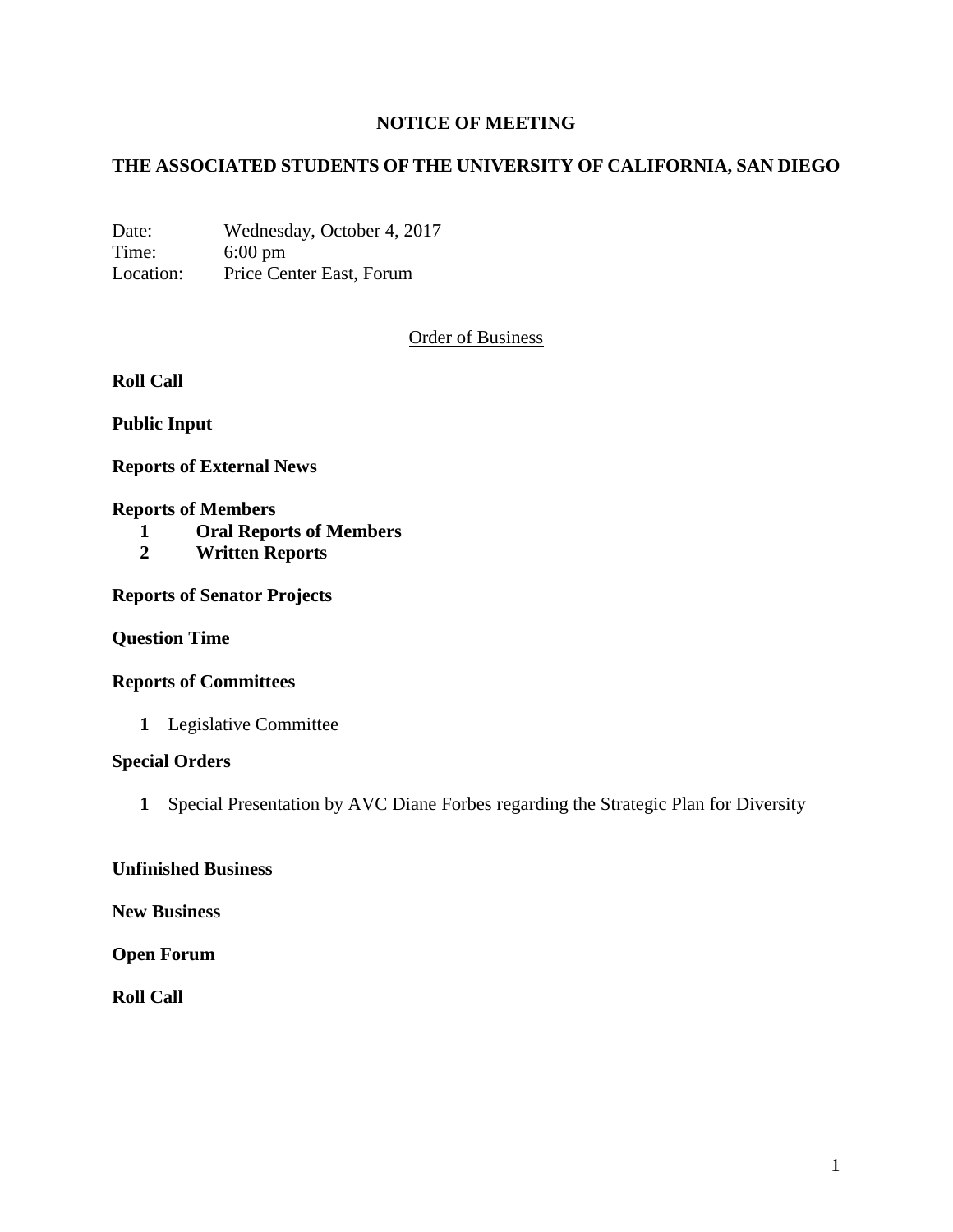## Bills in Committee

### **Legislative Committee**

**L1** Appointment of Christiana Moore as Chief of Staff for the Office of External Affairs effective immediately until the appointment of successor. Sponsored by Refilwe Gqajela.

**L2** Appointment of Miguel Martinez as Legislative Director for the Office of External Affairs effective immediately until the appointment of successor. Sponsored by Refilwe Gqajela.

**L3** Appointment of Christian Gonzalez Reyes as Organizing Director for the Office of External Affairs effective immediately until the appointment of successor. Sponsored by Refilwe Gqajela.

**L4** Appointment of Sabira Parajuli as Associate Vice President of Environmental Justice Affairs effective immediately until appointment of successor. Sponsored by Lesly Figueroa.

**L5** Appointment of Evan Jan as Advocate General effective immediately until appointment of successor. Sponsored by Lesly Figueroa.

**L6** Appointment of Katie Hosch as MOVES Director effective immediately until appointment of successor. Sponsored by Lesly Figueroa.

**L7** Appointment of Bettina Marie Gerez as Chief of Staff to the President effective immediately until appointment of successor. Sponsored by Lesly Figueroa.

**L8** Appointment of Aya Rosenfeld as Student Sustainability Collective Director of External Affairs effective immediately until appointment of successor. Sponsored by Lesly Figueroa.

**L9** Appointment of TBD as AS Fellowship Director under the AS Office of Campus Affairs effective immediately until appointment of successor. Sponsored by Matthew Arrollado.

**L10** Appointment of TBD as AS Fellowship Director under the AS Office of Campus Affairs effective immediately until appointment of successor. Sponsored by Matthew Arrollado.

**L11** Appointment of Natalie Koe as Festivals Director under the Office of Concerts and Events effective immediately until appointment of successor. Sponsored by Matthew Arrollado.

**L12** Appointment of Hannah Oh as Special Events Director under the Office of Concerts and Events effective immediately until appointment of successor. Sponsored by Matthew Arrollado.

**L13** Appointment of Nia Walker as Director of Marketing and Staff Development under the Office of Concerts and Events effective immediately until appointment of